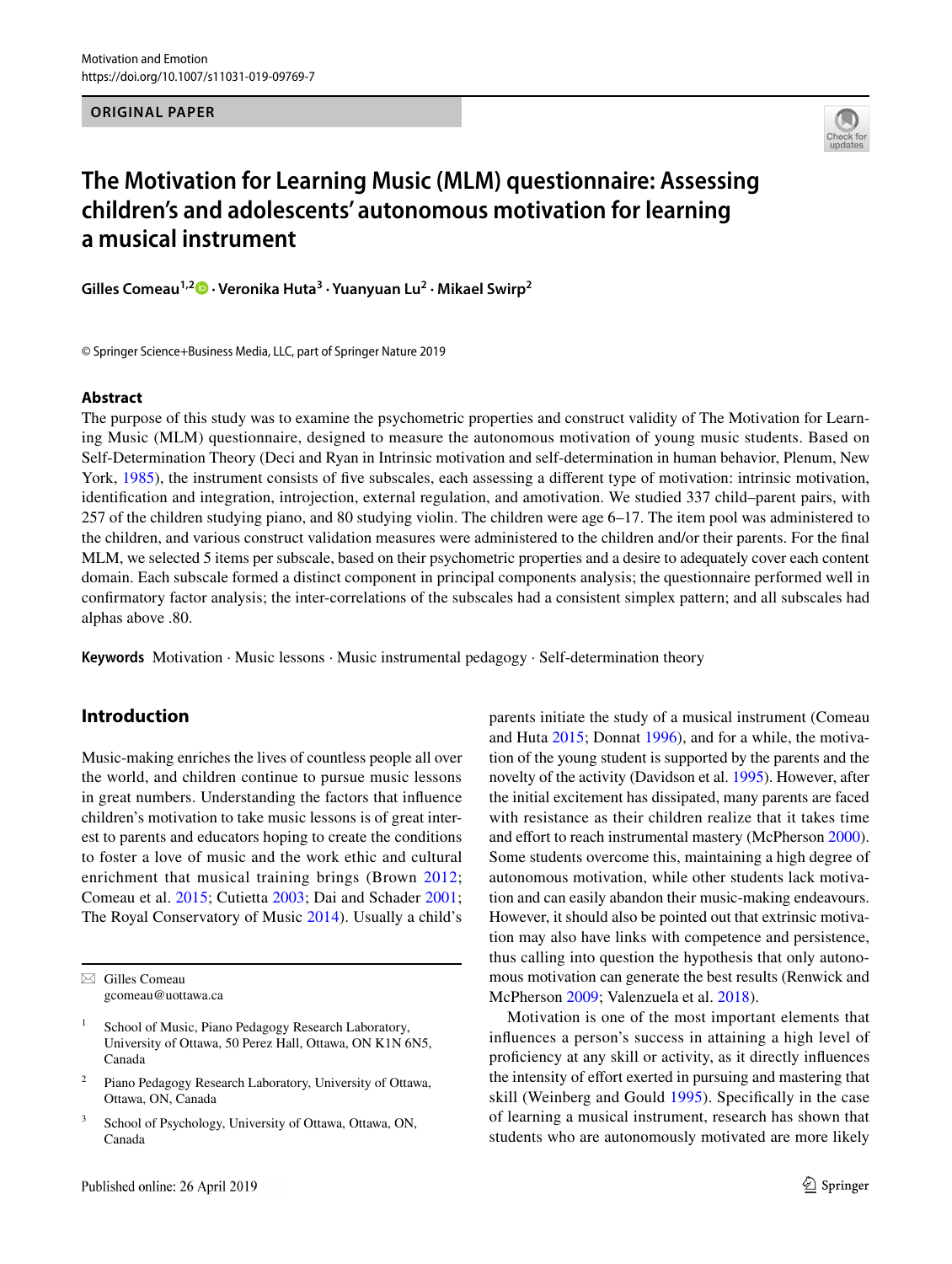to engage with the music itself, play as a vehicle of personal pleasure, and continue playing over the long term (Evans et al. [2013](#page-12-5); King [2016;](#page-12-6) Pitts et al. [2000\)](#page-12-7), while a lack of motivation may lead to dropping out, which is often frustrating to parents, and a cause of regret later in the child's life (King [2016;](#page-12-6) Pitts et al. [2000\)](#page-12-7). Thus, it is a common theme among music educators to seek to understand why certain students perceive themselves as being genuinely motivated for music lessons while others do not.

Of the many theoretical perspectives that have been proposed to better understand motivation, the self-determination theory (SDT) proposed by Deci and Ryan ([1985](#page-12-0)) has grown in importance and popularity over the last decades. This comprehensive theory holds the potential to contribute signifcantly to our understanding of the issues related to motivation and music learning. Therefore we have developed and validated the Motivation for Learning Music subscales based on SDT to address the need to assess music students' level of motivation in both research and practice.

#### **Self‑determination theory**

Ryan and Deci's [\(2000a,](#page-12-8) [b](#page-12-9)) SDT emphasizes the importance of measuring not only the degree of motivation but also the type of motivation. The theory diferentiates between autonomous motives (where the source of motivation is primarily within the person, and consists of genuine self-authored values, goals, interests, or enjoyment), controlled motives (where the source of motivation is to some degree external to the true self, and consists of external or internal pressure), and *amotivation* (a lack of any motivation, purpose, or rationale for an activity, or a dysregulation process coming from a subjective perspective of difficulties that make it impossible to reach an optimal experience of motivation creating a form of disconnection between intentional action and expected outcome).

Autonomous motives can be further diferentiated into several types of motivation. From most to least autonomous, these are: *intrinsic motivation* (being freely motivated for an activity out of pure interest and enjoyment, as an end in itself rather than a means to an end); *integration* (being motivated for an activity because it aligns with one's sense of identity); and *identifcation* (being motivated for an activity because it aligns a personal value or goal).

Controlled motives can be further diferentiated into several types of motivation. From most to least autonomous, these are: *introjection* (being motivated to do an activity through internal pressures, such as self-imposed guilt, shame, or anxiety, believing that one 'ought' to do it, or believing that one's self-esteem depends on it), and *external regulation* (being motivated to do an activity through external pressures, such as avoid punishment, disapproval by someone else, perceived detriment for oneself, get a reward or approval from someone else or perceived gain for oneself).

Of course, all of these types of motivation can be assessed at the same time, making it possible to study people who have various combinations of motives, such as high scores on both autonomous and controlled motives (Wiersma [1992](#page-13-2)).

Autonomous forms of motivation have been associated with a variety of positive outcomes, including greater persistence (Ryan and La Guardia [2000;](#page-12-10) Vallerand and Bissonnette [1992\)](#page-13-3), higher quality of engagement (Ryan and Deci [2000a](#page-12-8); Connell and Wellborn [1990](#page-11-6)), willingness to work harder to improve skills (Wigfeld et al. [2004\)](#page-13-4), better learning outcomes (Ryan and Deci [2009](#page-12-11)), better performance (Miserandino [1996](#page-12-12); Ryan and La Guardia [2000\)](#page-12-10), and more positive self-perceptions and greater well-being (Ryan and Deci [2009\)](#page-12-11). In contrast, controlled motives have often been associated with negative outcomes, such as decreased inter-est and effort (Ryan and Deci [2000b\)](#page-12-9), and decreased wellbeing (Ryan and Deci  $2009$ ).<sup>[1](#page-1-0)</sup>

The primary objective of the present paper was to develop and validate the Motivation for Learning Music (MLM) questionnaire, a measure of motivation based on SDT for young students taking music lessons. Before proceeding to detail our methods and results when developing the MLM, we frst summarize the development of the two precursors of the MLM. These previous versions were used to answer specifc research questions presented in earlier papers, however, as explained below, some shortcomings compelled us to continue to modify the subscales in order to get stronger validity.

#### **The initial version of the motivation questionnaire**

The development of the initial questionnaire consisted of two phases. In the frst phase, focus groups were conducted with piano students (9 children, 12 teenagers), 15 piano students' parents, and 12 piano teachers to generate a pool of reasons for why students engage in music lessons. We asked for their opinion on why children enroll in piano lessons, what children fnd interesting or boring, the factors that lead a student to abandon piano studies, and other related topics. The responses were audio-recorded, and we extracted a

<span id="page-1-0"></span><sup>&</sup>lt;sup>1</sup> There is research on SDT in many domains, such as medicine and health care (Ryan et al. [1995](#page-12-13); Williams et al. [1998\)](#page-13-5), education (Cokley [2000;](#page-11-7) Deci et al. [1991](#page-12-14); Ryan and Connell [1989;](#page-12-15) Vallerand and Bissonnette [1992](#page-13-3); Vallerand et al. [1989\)](#page-13-6), sports (Kavussanu and Roberts [1996](#page-12-16); Kim and Gill [1997](#page-12-17); Mitchell [1996;](#page-12-18) Pelletier et al. [1995a](#page-12-19)), the workplace (Deci et al. [2001](#page-12-20)), leisure (Pelletier et al. [1995b\)](#page-12-21), interpersonal relationships (Blais et al. [1990\)](#page-11-8), life aspirations (Kasser and Ryan [2001;](#page-12-22) Williams et al. [2000\)](#page-13-7), parenting (Grolnick et al. [1997](#page-12-23)), and religion (Ryan et al. [1993](#page-12-24)).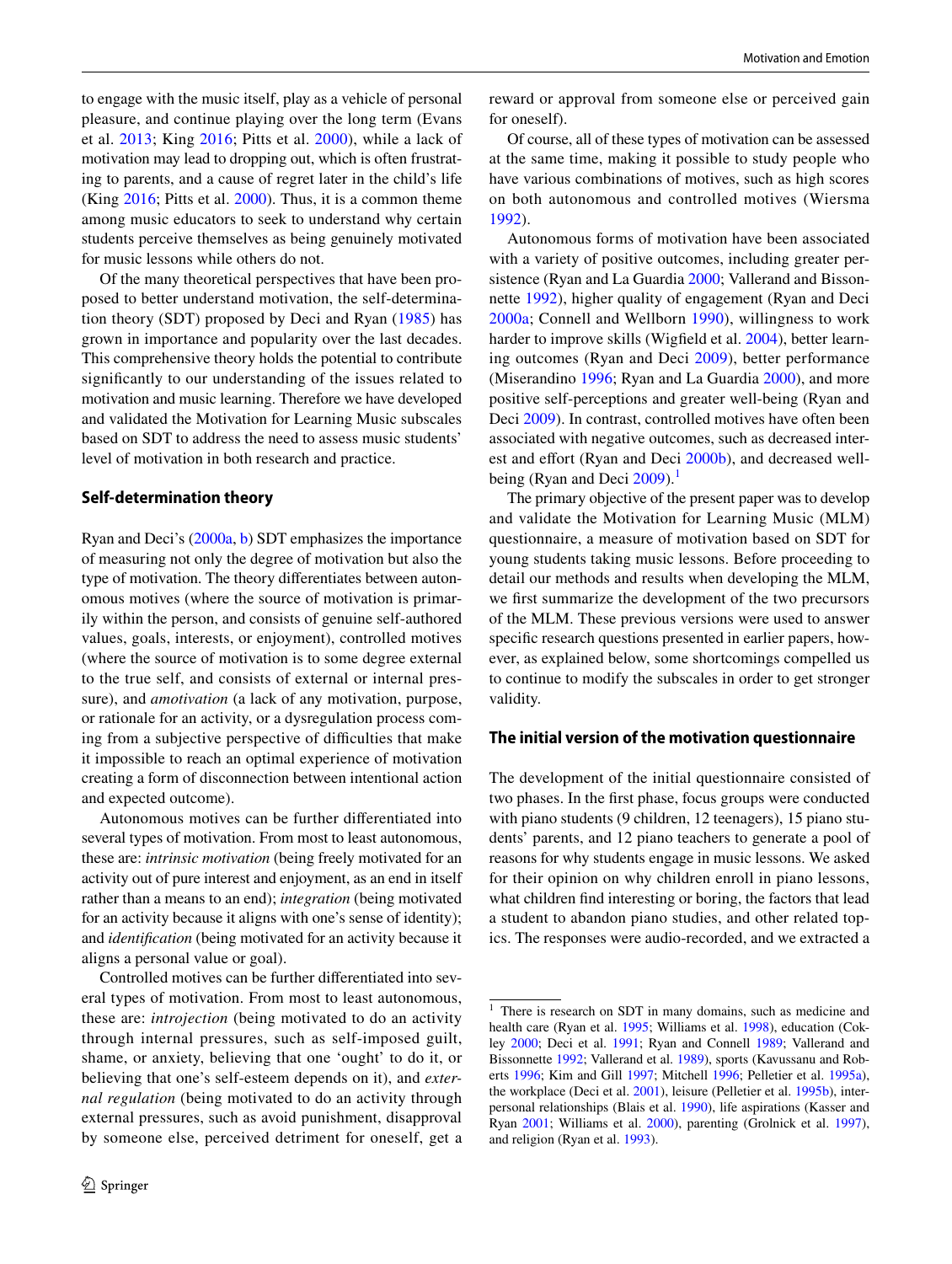|                                                | Not at all like me $\leftrightarrow$ Perfectly like me |
|------------------------------------------------|--------------------------------------------------------|
| I learn to play the instrument because I enjoy |                                                        |
| learning new things about music.               |                                                        |

<span id="page-2-0"></span>**Fig. 1** Sample item from the Motivation for Learning Music (MLM) scale

<span id="page-2-1"></span>**Table 1** Cronbach's alphas and descriptives for the initial, revised, and fnal motivation scales

|                                | Likert scale |          | Initial scales |         | Revised scales<br>Final scales: Motivation for Learning Music (MLM) |         |       |     |      |           |         |        |
|--------------------------------|--------------|----------|----------------|---------|---------------------------------------------------------------------|---------|-------|-----|------|-----------|---------|--------|
|                                |              | # Items  | Alpha          | # Items | Alpha                                                               | # Items | Alpha | ПC  | Mean | <b>SD</b> | Sk      | Rku    |
| Amotivation                    | $1 - 7$      | 10       | .80            | 6       | .82                                                                 | 5       | .85   | .54 | 1.92 | 1.23      | 1.60    | 1.86   |
| External regulation            | $1 - 7$      | 10       | .65            | 3       | .68                                                                 | 5       | .87   | .58 | 3.06 | 1.74      | .61     | $-.60$ |
| Introjection                   | $1 - 7$      | 10       | .61            | 2       | .64                                                                 | 5       | .87   | .57 | 3.23 | 1.77      | .43     | $-.86$ |
| Identification and integration | $1 - 7$      | 10<br>10 | .84<br>.86     | 2       | .83                                                                 | 5       | .82   | .48 | 4.49 | 1.51      | $-.44$  | $-51$  |
| Intrinsic motivation           | 1–7          | 10       | .91            | 5       | .86                                                                 | 5       | .85   | .54 | 5.74 | 1.18      | $-1.01$ | .28    |

*IIC* mean inter-item correlation, *Sk* skewness, *Rku* kurtosis

list of the more frequently cited themes. Then, we assigned each theme to one of six types of motivation identifed in Self-Determination Theory (Ryan and Deci [2000a](#page-12-8), [b\)](#page-12-9) amotivation, external regulation, introjection, identifcation, integration, and intrinsic motivation. Finally, we formulated specifc items to refect the themes, for a total of 10 items for each type of motivation.

The items representing diferent types of motivation were intermixed on the questionnaire. A seven-point Likert-type scale was used, in which the child had to rate each statement from 1 (not at all like me) to 7 (perfectly like me). Since the Likert-type scale might seem very abstract for young children, we provided a visual aid as shown in Fig. [1.](#page-2-0)

The initial version of the questionnaire was tested in 50 piano students aged 7–15 (Desrochers et al. [2006](#page-12-25)). The motivation questionnaire was administered as part of a larger package of questions called the Survey of Musical Interests. Part of the Survey of Musical Interests was completed by the piano student, and the other part was completed by one of the student's parents, for a total of 50 child–parent pairs. Note that the name of the fnal questionnaire, "Motivation for Learning Music (MLM)", is being introduced in the current paper; in previous publications, the motivation questionnaire was called the Piano Autonomous Motivation Scale (Comeau and Huta [2015](#page-11-4); Comeau et al. [2015\)](#page-11-1), or simply described as part of the larger Survey of Musical Interests (Desrochers et al. [2006](#page-12-25)).

The study on the initial version of the questionnaire showed that children of all ages were able to understand the rating scale and the wording of most items. The correlations between the six subscales largely showed a simplex pattern, though several correlations were excessive (with a magnitude around .7), and introjection had overly large positive correlations with identifcation, integration, and intrinsic motivation (with magnitudes around .6 or .7). In addition, some of the Cronbach's alphas of the subscales were as low as .61, as shown in Table [1](#page-2-1).

#### **The revised version of the motivation questionnaire**

In a new sample of 173 piano students aged 6–16, a Principal Components Analysis was performed on the 60-item initial questionnaire (Comeau and Huta [2015\)](#page-11-4). Items were dropped if they failed to load primarily on the concept that they were intended to represent. We also merged the identifcation and integration items into a single subscale, since we found it difficult to empirically differentiate between them. This resulted in a revised 5-subscale version of the questionnaire, with a total of 18 items (shown in ["Appendix"](#page-11-9) section).

On the revised questionnaire, the correlations between the five subscales consistently showed a simplex pattern; none of the correlations was excessive (at most around .5); and introjection had reasonable positive correlations with identifcation and integration and with intrinsic motivation (around .3 or .4). However, some of the Cronbach's alphas of the subscales were still as low as .64, as show in Table [1.](#page-2-1) In addition, the number of items per subscale was no longer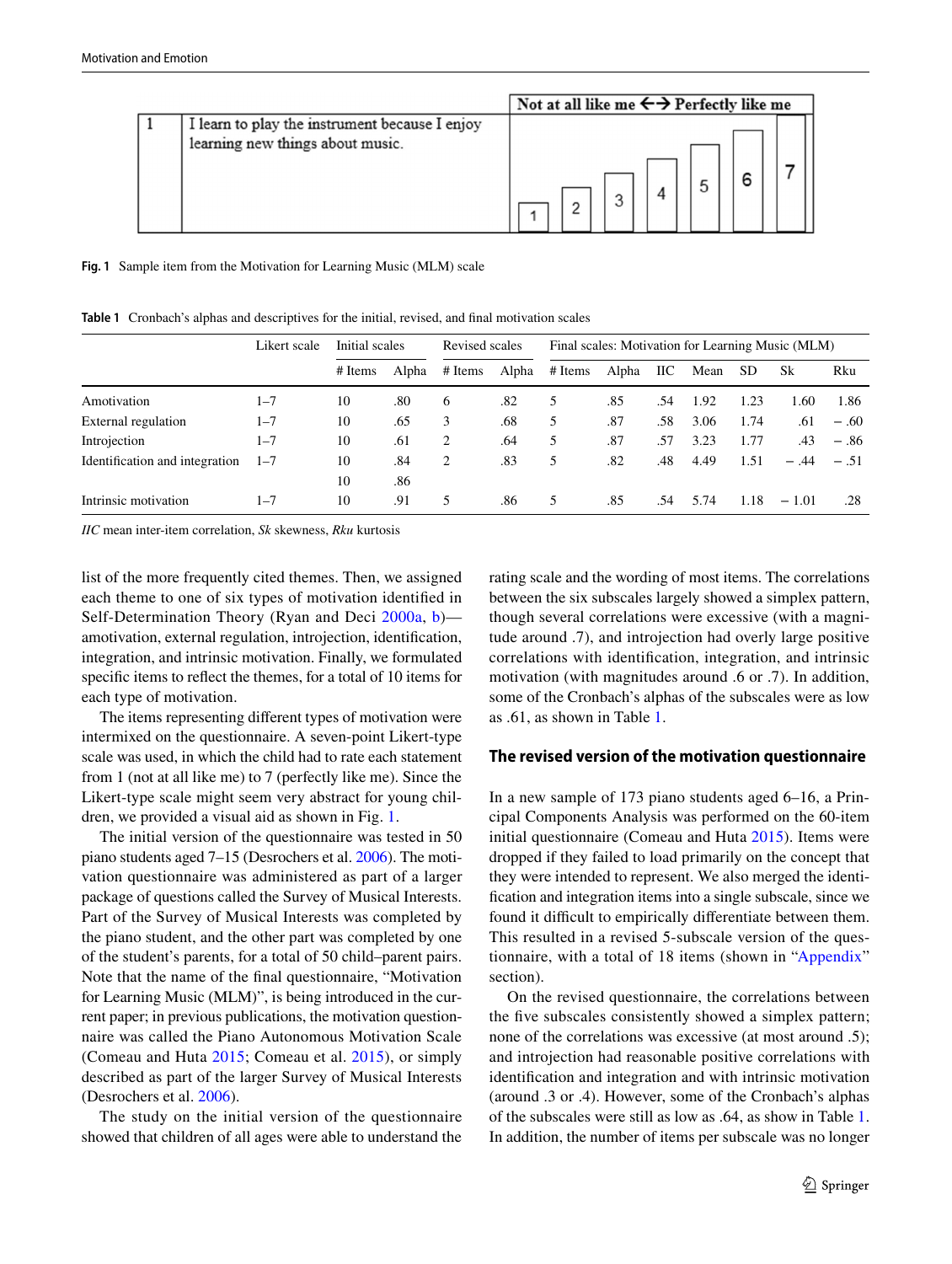the same, ranging from 2 to 6. Furthermore, we wished to see if the subscales could be used more generally, in students studying an instrument other than the piano. This is what led us to revise the subscales a fnal time, as presented in this paper.

# **Construct validation of the fnal version of the questionnaire: Predicted links with other variables**

In the present paper, in addition to examining the psychometric properties of the fnal version of the MLM questionnaire, we wished to perform construct validation. When selecting variables to serve as correlates, we tried to include concepts which were quite proximally intertwined with motivation (e.g., alternative or indirect ways of assessing motivation, or proximal causes or outcomes that are evident on a daily/regular basis), rather than concepts that were more distal predictors or outcomes of motivation (e.g., musical performance, or age at which lessons started). Although we assign thematic headings to the construct validation variables, such as "External/internal pressure for practice/lessons" under Hypothesis 1, the more precise content of the variables is captured in the names of the operationalizations, such as "child's report of doing practice/lessons only when forced by others/self".

## **Hypothesis 1: External/internal pressure for practice/**

**lessons** Pressure (operationalized as the child's report of doing practice/lessons only when forced by others/self) will relate positively to amotivation, external regulation, and introjection, and negatively to identifcation/integration and intrinsic motivation.

*Rationale for Hypothesis 1* An amotivated music student often lacks motivation for learning the instrument, and thus is more likely to practice or attend lessons when infuenced by external pressure. An externally regulated or introjected music student is sensitive to, and thus motivated by, some form of pressure. Identifcation/integration and intrinsic motivation involve a direct personal valuing of the activity, and pressure is likely to interrupt and draw attention away from this personal relationship with the activity.

**Hypothesis 2: Receiving tangible rewards for practice/ achievement** Tangible rewards (operationalized as the parent's report of giving tangible rewards to the child for home practice and for musical achievement) will relate positively to external regulation and negatively to intrinsic motivation.

*Rationale for Hypothesis 2* Previous theory and research in SDT indicates that receiving tangible rewards for an activity—such as money, treats, or gifts—should shift a person's motivation away from intrinsic motivation and toward external regulation, such that the person loses spontaneous interest in the activity and instead becomes "hooked on" continuing to receive the tangible rewards (Comeau and Huta [2015](#page-11-4); Deci et al. [1999\)](#page-12-26).

**Hypothesis 3: Diligence when practicing** Diligence (operationalized as the parent's report of total minutes of child's weekly instrument practice, and the child's report of interest in the mundane aspects of instrument practice such as playing scales and playing with a metronome) will relate positively to external regulation, introjection, identifcation/integration, and intrinsic motivation, and negatively to amotivation.

*Rationale for Hypothesis 3* Previous research has shown that external regulation, introjection, identifcation, integration, and intrinsic motivation can all increase the quantity of time dedicated to an activity or the quantity of work produced, presumably because they all provide the individual with some sort of motivation (though only the autonomous types of motivation tend to relate to the quality of the work produced); in contrast, amotivation has been linked with a decrease in the quantity of time dedicated or work produced (Deci et al. [1999](#page-12-26); Jenkins et al. [1998](#page-12-27)).

## **Hypothesis 4: Long‑term commitment to lessons/play‑**

**ing** Long-term commitment (operationalized as the parent's estimate of probability that the child will play as an adult, and the parent's and child's estimates of how long the child will continue to take lessons) will relate positively to external regulation, introjection, identifcation/integration, and intrinsic motivation, and negatively to amotivation.

*Rationale for Hypothesis 4* Previous research with a brief form of the initial version of the motivation questionnaire has shown that children who dropped out of piano lessons scored higher on amotivation, lower on autonomous motives, and lower on external regulation and introjection than children who remained in lessons (Gerelus et al., submitted). Similarly, Gagné et al. ([2008](#page-12-28)) studied autonomous motivation, introjected motivation, and external regulation, and found that all three could relate positively to workplace commitment.

**Hypothesis 5: Persistence when musical activities are optional** Persistence in optional music activities (operationalized as the parent's report of how often the child participates in music camp, master classes, and ensembles, the child's report of interest in creative composing and improvising, and the child's report of seeking to play beyond practice sessions) will relate positively to intrinsic motivation and identifcation/integration, and negatively to amotivation.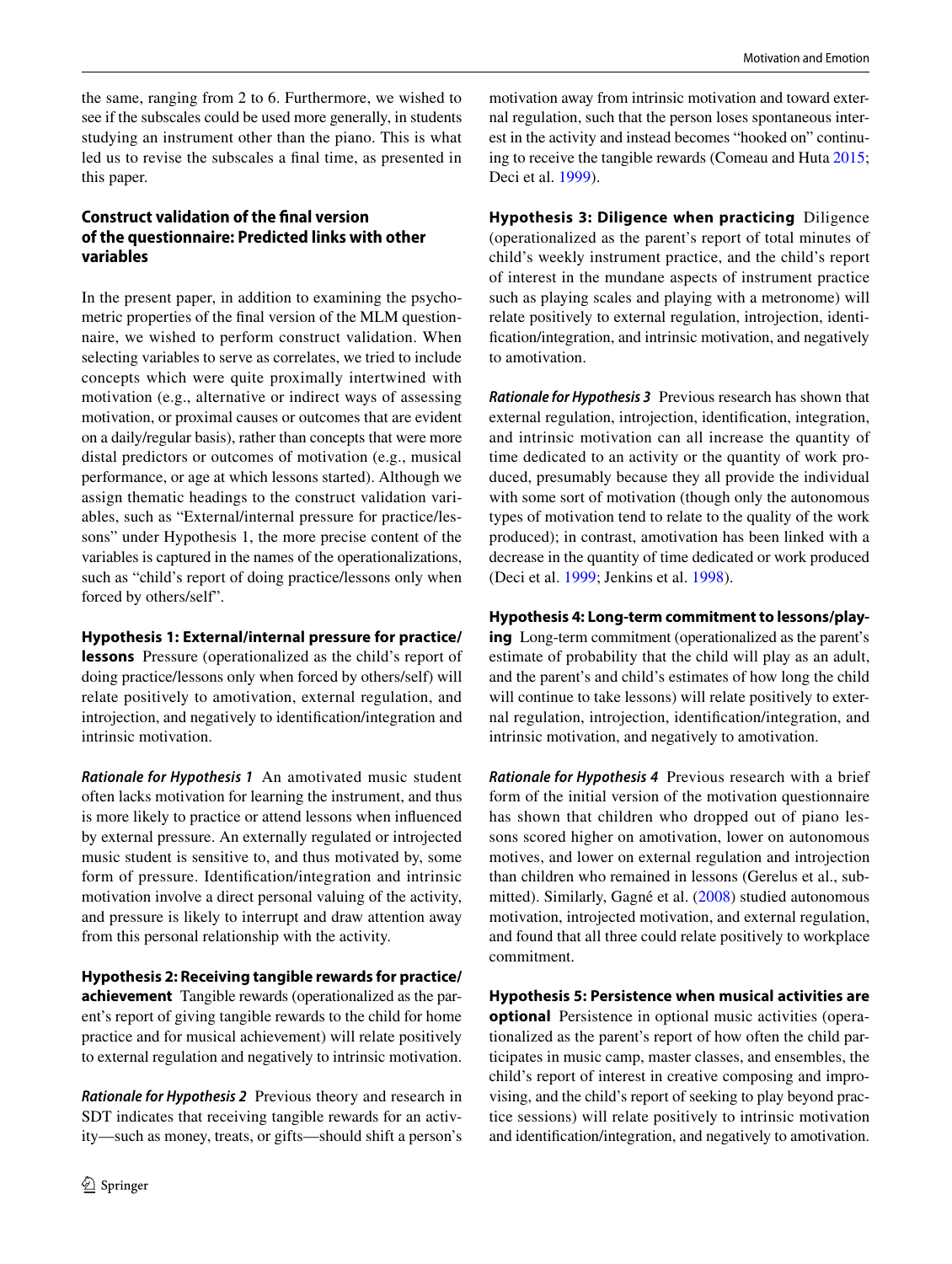*Rationale for Hypothesis 5* The concept of persistence differs somewhat from the concept of long-term commitment addressed in Hypothesis 4. Persistence involves engaging in more of an activity than one is strictly asked to do. While commitment has related positively to autonomous motivation, introjection, and external regulation, persistence in learning contexts has only related positively to autonomous motivation and introjection, but has been unrelated to external regulation (Guay et al. [2008](#page-12-29)). When it comes to amotivation, we would expect a negative relationship with doing more of an activity than one has to.

# **Method**

#### **Participants**

Participants were 337 child–parent pairs. Each child had been taking music lessons for at least .5 years. Of the music students, 257 had been taking piano lessons, and 80 had been taking violin lessons. The children completed the Motivation in Learning Music questionnaires as well as some of the construct validation measures, and the child's parent completed the remaining construct validation measures, as detailed below.

Within the piano student group, the children were aged 6–17 with a mean age of 10.85 years (SD=2.63), and  $62\%$ were female. The starting age for piano lessons was between 2 and 15 ( $M = 6.50$ ,  $SD = 2.21$ ), and the number of years of lessons ranged between .5 and 13.5 ( $M = 4.35$ ,  $SD = 2.68$ ). The sample of piano students came from 107 diferent piano teachers.

Within the violin student group, the children were aged 4–16 with a mean age of 10.40 years (SD=2.66), and  $63\%$ were female. The starting age for violin lessons was between 2 and 15 ( $M = 5.58$ ,  $SD = 1.90$ ), and the number of years of lessons ranged between .5 and 10.0 ( $M = 4.83$ ,  $SD = 2.44$ ). The sample of violin students also comes from a large number of diferent teachers (56), to obtain as diverse a sample as possible.

Some participants were recruited by contacting music teachers, often via various music teachers' associations. Teachers were asked to distribute invitation letters to their students, and gain permission to forward the parents' contact information to the researcher. Other parents were invited to participate in the study while their children were attending summer music institutes.

#### **Procedure**

The children were assessed before or after a music lesson or at a scheduled research session. Participants

were assessed by a trained assistant, either individually (the younger ones) or in a group setting (the older ones) where several participants did the survey at the same time and place, but independently (i.e., they did not respond together as a group. To obtain the most authentic responses from children, their parents were not present while children were completing their questionnaires. The children were assured that neither their parents nor their music teachers would have access to their completed questionnaires. All participants were told that there were no right or wrong answers; they were asked to simply express their own views by circling the appropriate numbers. At the beginning of each child's assessment, the trained assistant provided both written and verbal instructions about the items on the questionnaire. The children were encouraged to raise any questions, concerns, or difficulties they had at any time during the assessment. With the younger children, the assistants explained items one by one and let the participants answer before moving on to the next item.

#### **Measures**

### **Item pool for deriving the fnal Motivation for Learning Music (MLM) questionnaire**

We started with the 18 items from the revised questionnaire, rewording the two introjection items slightly to make them clearer ("because I would be ashamed if I stopped playing" was revised as "because I would be ashamed of myself if I stopped playing"; "because I would feel bad if I didn't learn to play the piano/violin" was revised as "because I would feel bad about myself if I didn't learn to play the piano/violin").

Of the authors of this paper, one is an expert in piano pedagogy (e.g., Comeau [2015](#page-11-10), [2017](#page-11-11)), and the other has expertise in self-determination theory (e.g., Ryan et al. [2008\)](#page-12-30). The authors generated an additional 21 items, with the aims of arriving at subscales with the same numbers of items, raising the internal consistencies of the subscales—especially the introjection and external regulation subscales which had alphas below .80 in the revised questionnaire—and adequately covering the conceptual territory of each type of motivation. Therefore, the initial item pool for the present study consisted of 39 items.

We also adapted the piano subscales for violin students by slightly altering the wording. The root question "I take piano lessons because …" became "I take music lessons because…". And items like "but I don't care if I play piano or not" and "because playing the piano is a lot of fun" became "but I don't care if I play violin or not" and "because playing the violin is a lot of fun".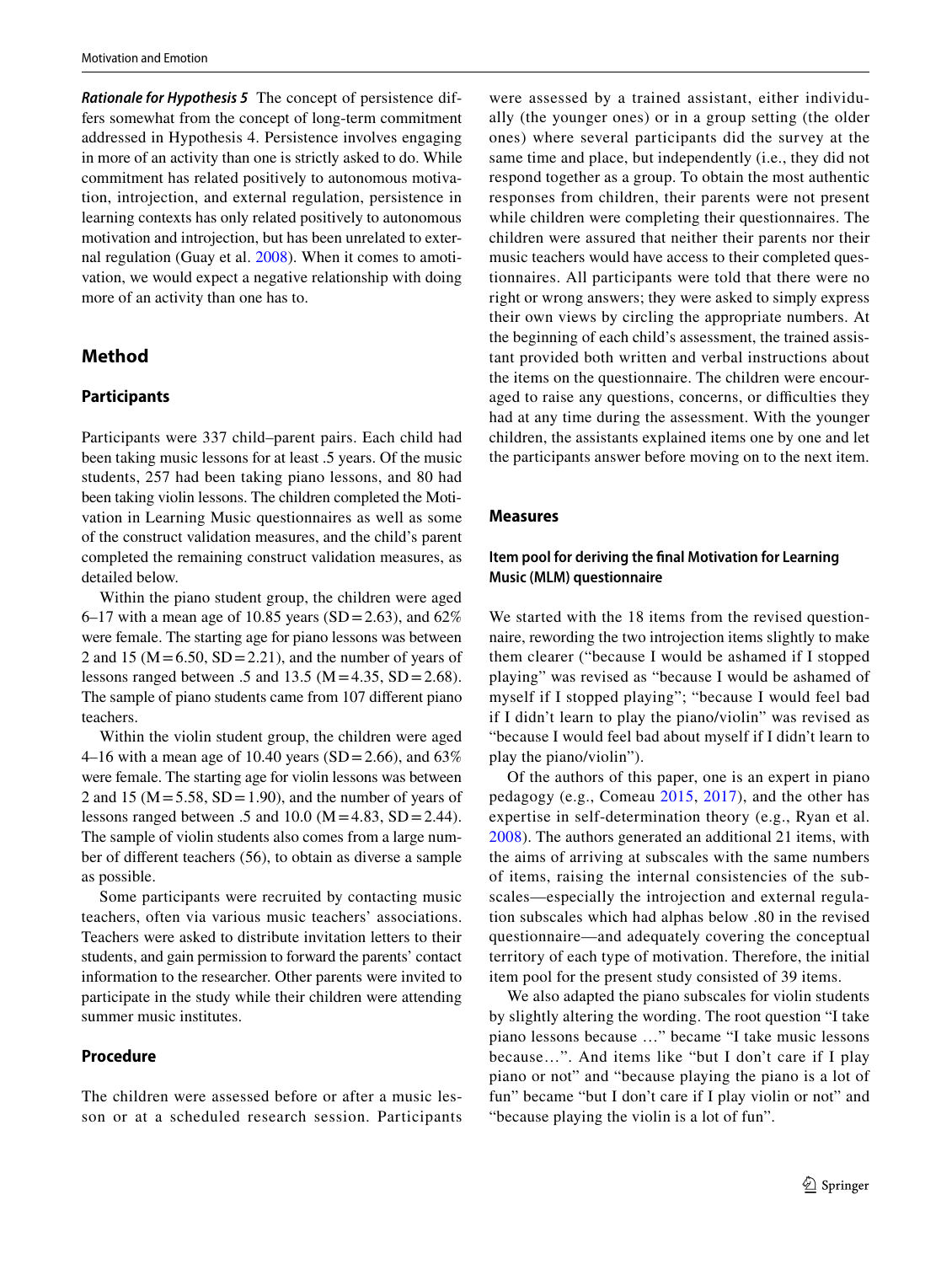|                                                                                  |         |   |                   | Likert Scale # Items Alpha Mean (median) | <b>SD</b> | Sk            | Rku     |
|----------------------------------------------------------------------------------|---------|---|-------------------|------------------------------------------|-----------|---------------|---------|
| Child's report of doing practice/lessons only when forced by others/<br>self     | $1 - 7$ | 6 | .73               | 3.02                                     | 1.34      | .47           | $-.42$  |
| Parent's report of giving tangible rewards to child for home practice            | $1 - 5$ |   |                   | 1.97                                     | 1.17      | .94           | $-.15$  |
| Parent's report of giving tangible rewards to child for musical<br>achievement   | $1 - 5$ |   |                   | 2.41                                     | 1.34      | .44           | $-1.07$ |
| Parent's report of minutes of child's weekly instrument practice                 |         |   |                   | 172.98 (135.00)                          | 145.09    | 2.48          | 7.87    |
| Child's report of interest in the mundane aspects of instrument<br>practice      | $1 - 7$ | 8 | .79               | 4.28                                     |           | $1.35 - 1.5$  | $-.57$  |
| Parent's estimate of probability that child will continue playing as an<br>adult | $1 - 5$ |   | $\qquad \qquad -$ | 3.58                                     |           | $1.09 - 0.33$ | $-.79$  |
| Parent's report of how much child participates in optional music<br>activities   | $1 - 5$ | 3 | .67               | 1.20                                     | 1.03      | .91           | $-.02$  |
| Child's report of interest in creative composing and improvising                 | $1 - 7$ | 4 | .81               | 5.06                                     |           | $1.61 - .69$  | $-.35$  |
| Child's report of seeking to play beyond practice sessions                       | $1 - 7$ | 5 | .76               | 4.26                                     |           | $1.42 - 0.08$ | $-.77$  |

<span id="page-5-0"></span>**Table 2** Cronbach's alphas and descriptives for the construct validation measures

*Sk* skewness, *Rku* kurtosis

#### **Construct validation measures**

For each construct validation measure, Table [2](#page-5-0) shows the Likert scale, number of items, Cronbach's alpha, mean, standard deviation, skew, and kurtosis.

Each construct validation measure is detailed below.

**External/internal pressure for practice/lessons** This concept was operationalized as the child's report that the child does practice/lessons only when forced by others/self. The instructions were "I would like you to tell me how much these actions resemble things you do as a piano/violin student." The 6 items which made up this scale were "I practice only when my parents make me", "I force myself to practice", "I never practice longer than I'm supposed to", "I often fnd excuses not to practice", "My parents make me go to piano/violin lessons", and "I often watch the clock when I practice". The items were rated from 1 (not at all like me) to 7 (perfectly like me).

**Receiving tangible rewards for practice/achievement** This concept was operationalized using two items completed by the parent: "Do you (or your spouse) offer your child material rewards or privileges for home practices?" and "Do you (or your spouse) offer your child material rewards or privileges for achievements or milestones at the piano/ violin (e.g., lessons, performance at a concert, competition, exam, completing a certain level)?" The items were rated from 1 (never) to 5 (always). The two items together had a Cronbach's alpha of only .63, and thus we analyzed them separately.

**Diligence when practicing** This concept was operationalized in two ways. First, the parent completed the following two items: "This year, on average, how many days a week does your child practice the piano/violin? On average my child practices \_\_\_\_\_\_ days per week"; and "This year, on average, how long is each practice session? On average each practice session is \_\_\_\_\_\_ minutes." The reported values for these two items were multiplied together, to arrive at a measure of the total number of minutes per week the child practiced their instrument.

Second, the child completed an 8-item scale developed by Comeau et al. [\(2015\)](#page-11-1), which refects the child's interest in the "mundane" challenging aspect of instrument practice. The instructions were "I would like to know how interesting these diferent things are to you." Sample items are "practicing scales", "repeating a bar that needs practice", and "playing with a metronome". The items were rated from 1 (not interesting at all) to 7 (very interesting).

**Long‑term commitment to playing** The parent completed the following item: "In your opinion, do you think your child will continue to play the piano/violin (somewhat regularly) as an adult?", rated from 1 (not likely) to 5 (absolutely).

**Freely chosen optional music activities** This concept was operationalized in several ways. First, parents completed a 3-item scale, where the items were "Does your child attend summer music camps?", "Does your child attend master classes or workshops?", and "Does your child participate in any kind of collective music-making for piano/violin, such as duets, accompanying other performers, small ensemble, etc.?" The items were rated from 1 (never) to 5 (always).

In addition, the child's creativity with their musical instrument was assessed with a 4-item scale completed by the child. The instructions were "I would like to know how interesting these diferent things are to you." The items were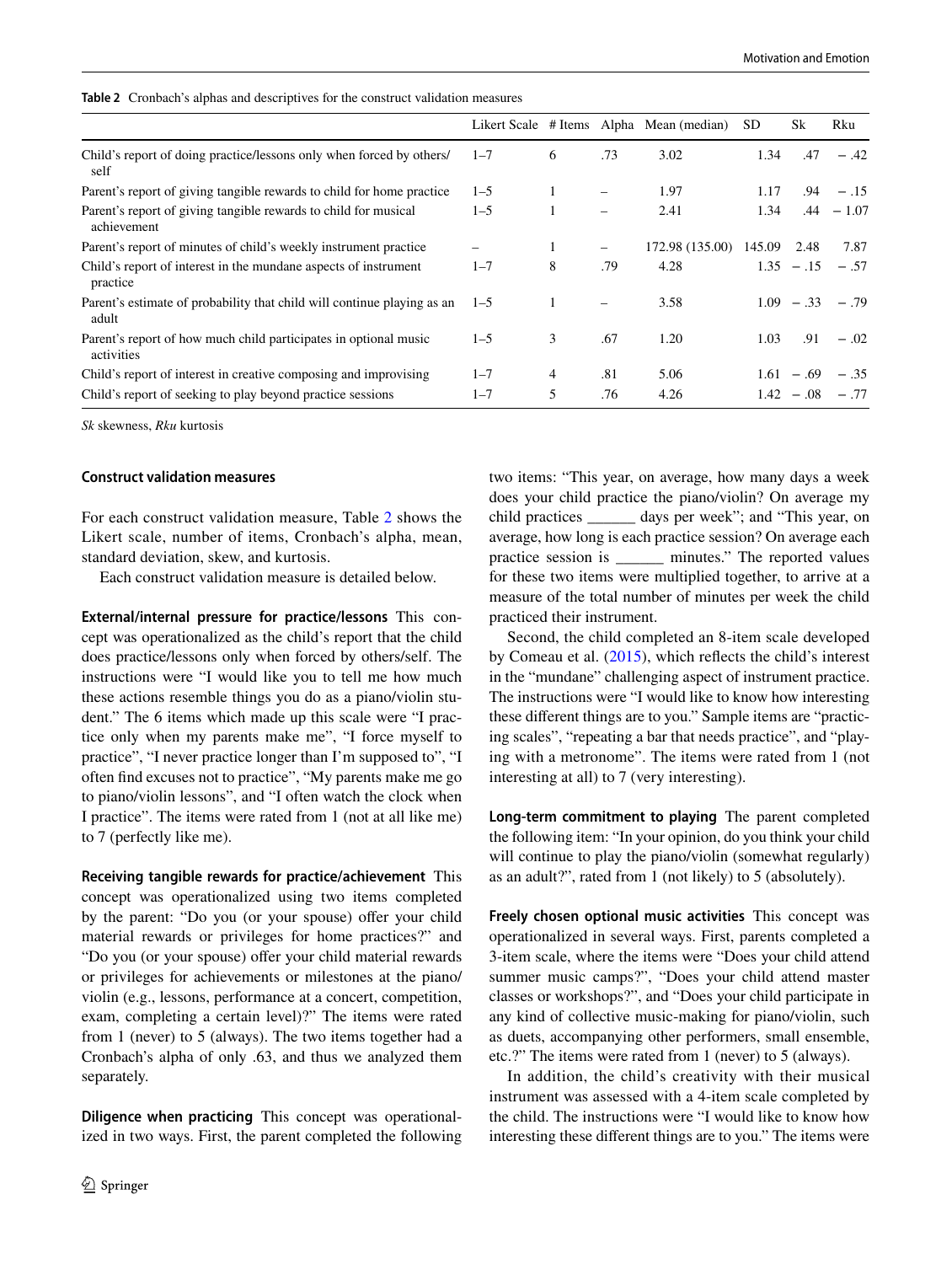"Improvising", "Composing music", "Composing a piece of music", and "Making up my own music". The items were rated from 1 (not interesting at all) to 7 (very interesting).

Finally, the child reported how often they seek to play their instrument beyond practice sessions, with a 5-item scale. The instructions were "I would like you to tell me how much these actions resemble things you do as a piano/violin student." The items were "I often spend free time playing around on the piano/violin", "When I am away from home I look for a piano/violin I can play", "I play pieces I know just for the fun of it", "I would play the piano/violin all day if I could", "I make a point of making some time for music every day". The items were rated from 1 (not at all like me) to 7 (perfectly like me).

#### **Analyses**

Given that some measures were not normally distributed, correlations between variables are reported as Spearman correlations.

Furthermore, for the 337 music students, there were a total of 165 diferent music teachers; 112 of the teachers had only one of their students participating in the study, and 33 teachers had at least 3 of their students participating in the study. We found that the Intraclass Correlation of each of the motivation subscales was below .005. Thus, there was no concern about underestimated p values in the case of intercorrelations between the motivation subscales. However, the Intraclass Correlation exceeded .05 for most of the variables used to test construct validity. Thus, for the analyses correlating the motivation subscales with the construct validation measures, we could either perform Hierarchical Linear Modeling with a sample size of 33 (since only the data from teachers with 3 or more students could be used), or we could perform correlations on a sample size of 165 after randomly selecting only one student per teacher; we chose the latter option for greater power.

For selecting items out of an initial item pool, Principal Components Analysis was used. The fnal selection of items was then tested with Confrmatory Factor Analysis.

#### **Results**

#### **Combining the piano and violin students**

All analyses other than confrmatory factor analysis were performed using SPSS version 25. The piano and violin students did not difer in gender or age. Only fve of the items in the 39-item pool showed a statistically signifcant diference between piano and violin students, and the items were from four diferent subscales. Most inter-correlations of the fnal subscales did not difer in the two samples (except for the correlation between amotivation and intrinsic motivation, which was significantly less negative in violins students). There were quite a few diferences between piano and violin students in terms of the construct validation variables (compared to piano students, violin students received tangible rewards more often for practicing, practiced more minutes per week, expected to continue taking lessons longer, were expected to continue taking lessons longer by their parents, participated in more optional music activities, and were less likely to play when not practicing, and were less interested in composing and improvising). However, the strengths of relationships between the construct validation variables and the fnal motivation subscales difered across the two groups in only 4% of analyses, which did not difer much from the rate expected by chance (amotivation and interest in composing and improvising correlated more negatively in violins; identifcation and interest in composing and improvising correlated more positively in violins; intrinsic motivation and parent's estimate of probability that child will continue playing as an adult correlated less positively in violins).

Overall, therefore, we judged the piano and violin student samples to be similar enough to be combined for the remaining analyses in this paper.

### **Principal components analyses of the motivation items**

Beginning with the 39 items, a series of Principal Components Analyses (PCAs) were performed on the motivation items to remove poorly performing ones, each time using Direct Oblimin rotation with  $Delta=0$ . We ran PCAs, rather than Exploratory Factor Analyses, because we believe that each type of motivation consists of all the variance represented by the items used to assess it, including the unique variance contributed by each item, and not only the covariance that items share. A given item was removed if: it did not load primarily on the factor it was intended to represent, it failed to load above .35 on any factor, or it was one of only one or two items loading above .35 on a given factor.

In the fnal PCA, there were 5 eigenvalues above 1, and the scree plot also indicated a 5-factor solution. We therefore extracted 5 factors, which together explained 65% of the total variance. The factors were labeled as: *amotivation* (e.g., lack of interest, rationale, desire), *external regulation* (e.g., avoid disappointing parents/teacher), *introjection* (e.g., avoid anxiety, guilt, shame), *identifcation/integration* (e.g., desire to be a musician, desire to be able to play every day), and *intrinsic motivation* (e.g., for enjoyment, for interest).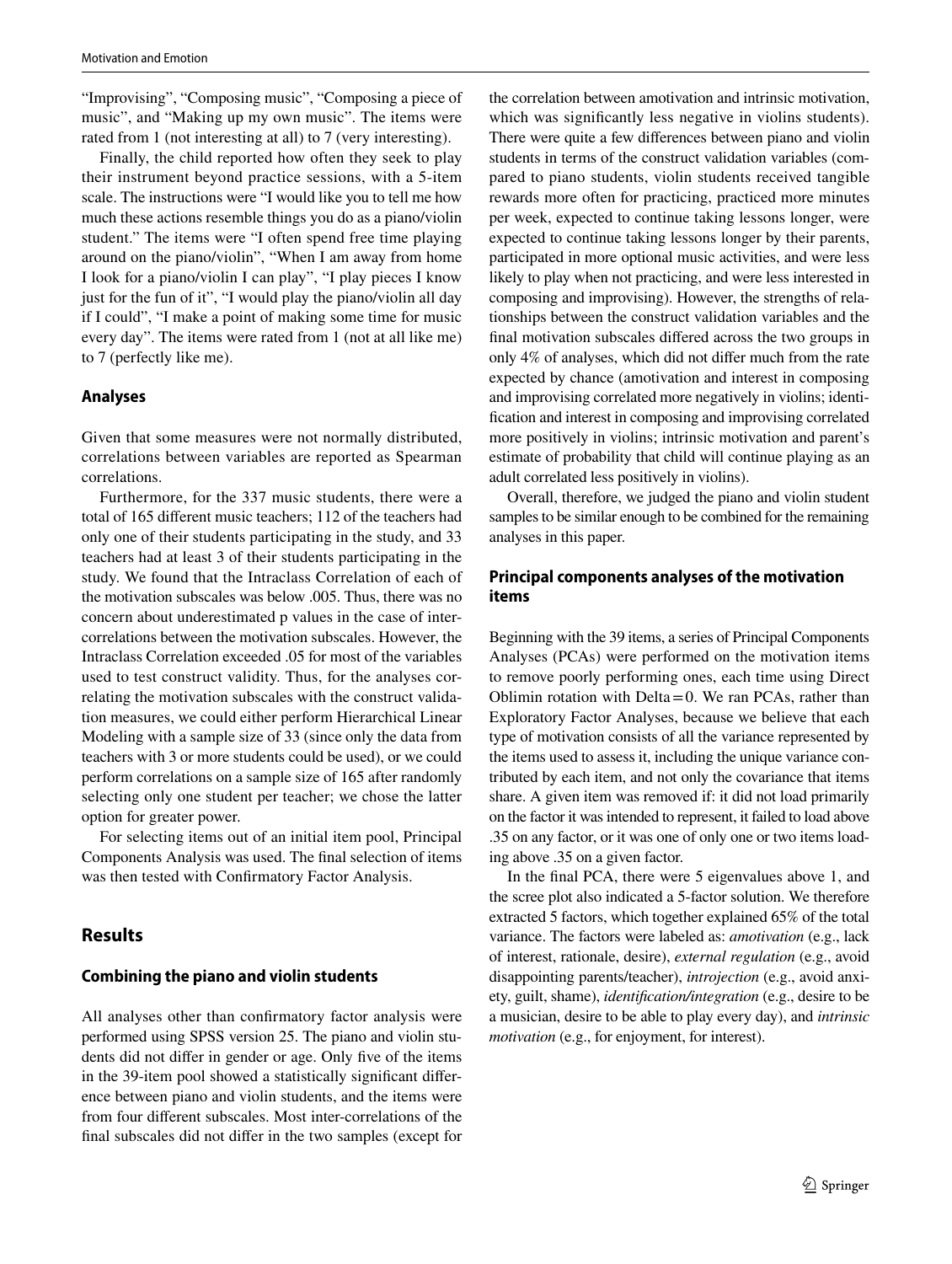<span id="page-7-0"></span>

|  |  |  |  | Table 3 Factor loadings of final motivation scale items in principal components analysis with direct Oblimin rotation (Delta=0) |  |  |  |
|--|--|--|--|---------------------------------------------------------------------------------------------------------------------------------|--|--|--|
|--|--|--|--|---------------------------------------------------------------------------------------------------------------------------------|--|--|--|

|                                                                                   | Factor number |        |              |        |        |
|-----------------------------------------------------------------------------------|---------------|--------|--------------|--------|--------|
|                                                                                   | Ш             | IV     | $\mathbf{I}$ | V      | I      |
| I learn to play the piano/violin                                                  |               |        |              |        |        |
| Amotivation                                                                       |               |        |              |        |        |
| But I don't care if I play piano/violin or not*                                   | .83           | .00.   | $-.02$       | $-.03$ | .18    |
| But I don't see the point in learning to play the piano/violin*                   | .82           | .00    | .01          | $-.01$ | .00    |
| But I don't want to do it*                                                        | .69           | .03    | $-.03$       | .01    | $-.22$ |
| But I am not interested in it*                                                    | .68           | .06    | $-.06$       | $-04$  | $-.21$ |
| But it is a waste of my time*                                                     | .62           | .08    | .08          | $-.02$ | $-.18$ |
| External regulation                                                               |               |        |              |        |        |
| Because my teacher would be disappointed if I stopped playing*                    | $-.08$        | .90    | $-.03$       | .04    | .02    |
| Because my parents would be upset if I quit playing the piano/violin*             | .03           | .85    | .03          | .03    | .00    |
| Because my parents would be disappointed if I stopped playing*                    | .14           | .76    | .00          | $-.01$ | .05    |
| Because my teacher would be upset with me if I stopped                            | $-.03$        | .72    | .21          | .02    | $-.09$ |
| Because I will get in trouble if I don't                                          | .23           | .39    | .33          | $-.11$ | $-.09$ |
| Introjection                                                                      |               |        |              |        |        |
| Because I would feel embarrassed if I stopped                                     | $-.04$        | $-.08$ | .92          | $-.04$ | $-.01$ |
| Because I would be ashamed of myself if I stopped playing*                        | $-.06$        | .06    | .80          | .04    | $-.04$ |
| Because I would feel bad about myself if I didn't learn to play the piano/violin* | $-.10$        | .06    | .77          | .02    | .01    |
| Because I would feel anxious if I didn't                                          | .10           | $-.01$ | .74          | .10    | .12    |
| Because I would feel guilty if I don't                                            | .08           | .11    | .73          | $-.08$ | $-.01$ |
| Identification and integration                                                    |               |        |              |        |        |
| Because I want to be a musician when I grow up*                                   | $-.04$        | $-.10$ | .01          | .85    | $-.12$ |
| Because I see myself as a musician*                                               | $-.01$        | $-.02$ | .02          | .83    | .00    |
| Because this is what a musician does                                              | $.10\,$       | .20    | $-.02$       | .73    | .10    |
| Because I made the decision to become a good piano/violin player                  | $-.20$        | .01    | .05          | .49    | .29    |
| Because this is part of who I am                                                  | $-.29$        | .03    | .01          | .38    | .27    |
| Intrinsic motivation                                                              |               |        |              |        |        |
| Because I enjoy learning new pieces*                                              | $-.05$        | .14    | $-.09$       | $-.09$ | .85    |
| Because playing the piano/violin is a lot of fun*                                 | .09           | $-.14$ | .08          | .07    | .73    |
| Because I enjoy learning new things about music*                                  | $-.19$        | .03    | .03          | $-.00$ | .73    |
| Because it is really interesting                                                  | $-.18$        | .02    | .04          | .12    | .68    |
| Because it makes me feel good*                                                    | .05           | $-.13$ | .11          | .19    | .63    |

Loadings of at least .35 are in bold

\*Items on the revised scales

# **Psychometric characteristics of the fnal MLM subscales**

The items on the fnal subscales, along with their factor loadings, appear in Table [3](#page-7-0) as well as ["Appendix](#page-11-9)" section which shows the changes made to the 18 items used in the previous version of the subscales.

The Cronbach's alpha, mean inter-item correlation, mean, standard deviation (SD), skew, and kurtosis of each fnal subscale appear in Table [1](#page-2-1). All alphas were above .80. The mean inter-item correlations were at the upper end of the moderate range, but not so high as to suggest a mere rewording of the item content. Most subscales were reasonably normally distributed, though amotivation showed substantial skew and leptokurtosis. In our remaining analyses in this paper, therefore, we used Spearman correlations.

As shown in Table [4](#page-8-0), the Spearman correlations between the fnal subscales showed a good simplex pattern, with subscales increasingly far apart on the motivation spectrum having less and less positive correlations.

## **Confrmatory factor analysis of the fnal MLM subscales**

We then performed a Confirmatory Factor Analysis (CFA) using the AMOS version 25, to test the stringent assumption that all items could be constrained to have zero cross-loadings and the model would still fit the data.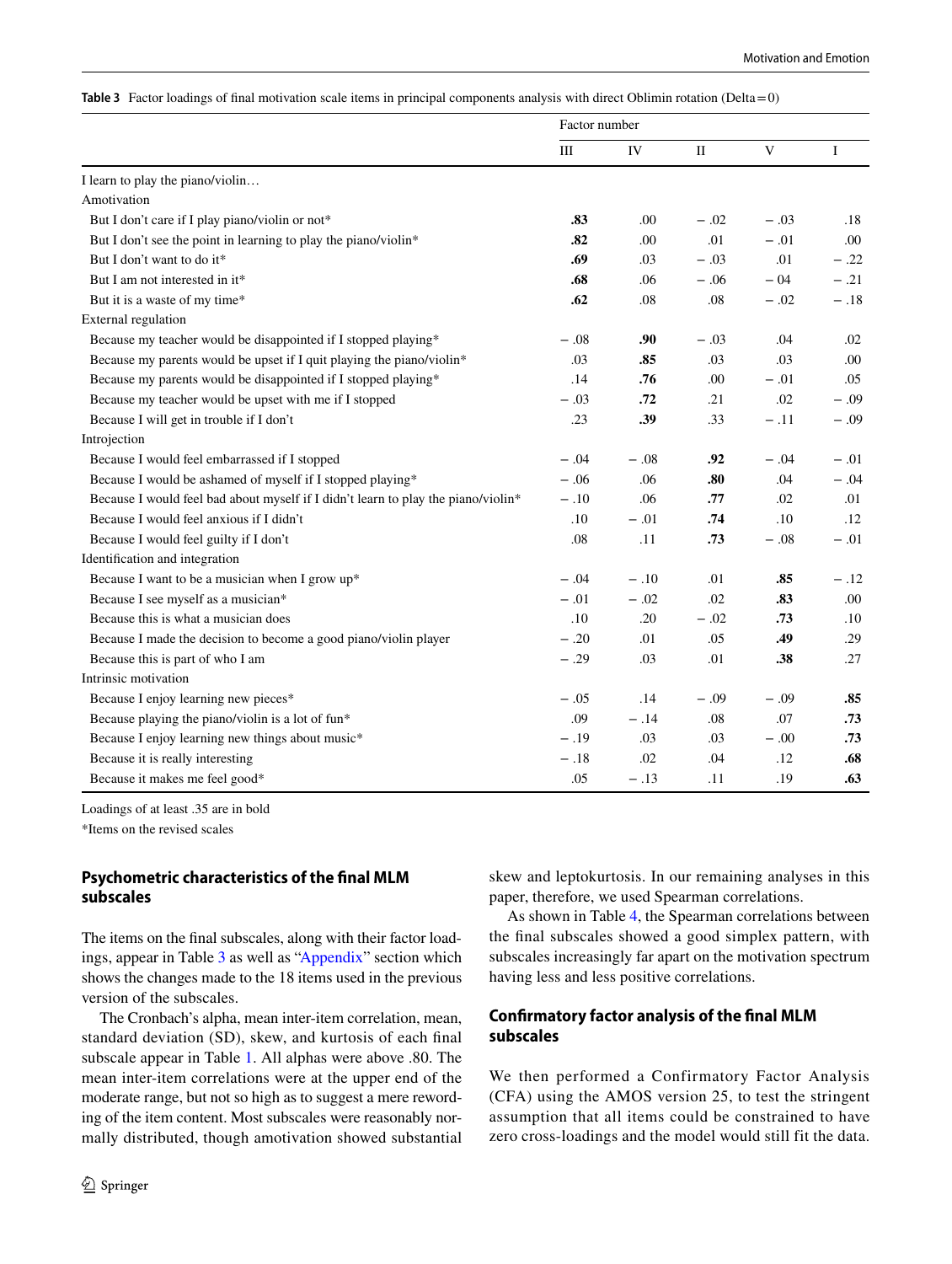#### <span id="page-8-0"></span>**Table 4** Correlations between the fnal motivation scales

|                                | Amotivation | External regula-<br>tion | Introjection | Identification and<br>integration | Intrinsic motivation |
|--------------------------------|-------------|--------------------------|--------------|-----------------------------------|----------------------|
| Amotivation                    |             | $.40**$                  | .09          | $-.41**$                          | $-.49**$             |
| External regulation            | .38         |                          | $.57**$      | $-.06$                            | $-.17**$             |
| Introjection                   | .00.        | .65                      |              | $.24**$                           | $.15**$              |
| Identification and integration | $-.64$      | $-.07$                   | .29          |                                   | $.61**$              |
| Intrinsic motivation           | $-.71$      | $-.12$                   | .22          | .81                               |                      |

Above the diagonal are Spearman correlations between the scales as they would be used in research (i.e., scales where each item is equally weighted). Below the diagonal are the correlations between latent factors obtained in Confrmatory Factor Analysis \*\**p*<.01

<span id="page-8-1"></span>**Table 5** Spearman correlations testing the construct validity of the fnal motivation scales

|                                                                                          | Amotivation | External<br>regula-<br>tion | Introjection    | Identifica-<br>tion integra-<br>tion | Intrinsic motivation |
|------------------------------------------------------------------------------------------|-------------|-----------------------------|-----------------|--------------------------------------|----------------------|
| External/internal pressure for practice/lessons                                          |             |                             |                 |                                      |                      |
| Child's report of doing practice/lessons only when forced by oth-<br>ers/self            | $.62**$     | $.50**$                     | $.15^{\dagger}$ | $-.29**$                             | $-.43**$             |
| Receiving tangible rewards for practice/achievement                                      |             |                             |                 |                                      |                      |
| Parent's report of giving tangible rewards to child for home prac-<br>tice               | $-.04$      | $.22**$                     | .06             | .11                                  | .03                  |
| Parent's report of giving tangible rewards to child for musical<br>achievement           | $-.04$      | $.25**$                     | .12             | .09                                  | .06                  |
| Diligence when practicing                                                                |             |                             |                 |                                      |                      |
| Parent's report of minutes of child's weekly instrument practice                         | $-.26**$    | .01                         | $-.04$          | $.18*$                               | .06                  |
| Child's report of interest in the mundane aspects of instrument<br>practice              | $-.36**$    | $-.07$                      | $.21**$         | $.53**$                              | $.53**$              |
| Long-term commitment to playing                                                          |             |                             |                 |                                      |                      |
| Parent's estimate of probability that child will continue playing as<br>an adult         | $-.45**$    | .00 <sub>1</sub>            | $.19**$         | $.18**$                              | $.21**$              |
| Freely chosen optional music activities                                                  |             |                             |                 |                                      |                      |
| Parent's report of child participation in camps, workshops, collec-<br>tive music-making | $-.20**$    | .08                         | .01             | $.14^{\dagger}$                      | .03                  |
| Child's report of interest in creative composing and improvising                         | $-.04$      | $-.01$                      | .12             | $.28**$                              | $.35**$              |
| Child's report of seeking to play beyond practice sessions                               | $-.34**$    | $-.11$                      | $.25**$         | $.45**$                              | $.61**$              |

 $\frac{1}{p}$  < .10,  $\frac{1}{p}$  < .05,  $\frac{1}{p}$  < .01

Almost all of the standardized factor loadings were .6 or greater, with none dropping below .57, indicating that the items were strongly associated with their corresponding factors. All of the global fit indices were in the adequate to good range: CMIN =  $618.68$ , df =  $265$ , CMIN/df =  $2.34$ ,  $CFI = .92$ ,  $TLI = .91$ ,  $RMSEA = .06$ ,  $90\%$  CI of  $RMSEA$ .06 to .07, SRMR = .07. The correlations between the latent factors are given below the diagonal in Table [4.](#page-8-0) The correlations showed a consistent simplex pattern.

#### **Construct validation of the fnal MLM subscales**

Table [5](#page-8-1) shows the Spearman correlations between the fnal subcales and the variables we used to assess construct validity. These variables were formulated for the initial version of the subscales by focus groups of pedagogy experts and experienced music teachers. The selected measures were also found in pedagogy text books as important elements or characteristics associated with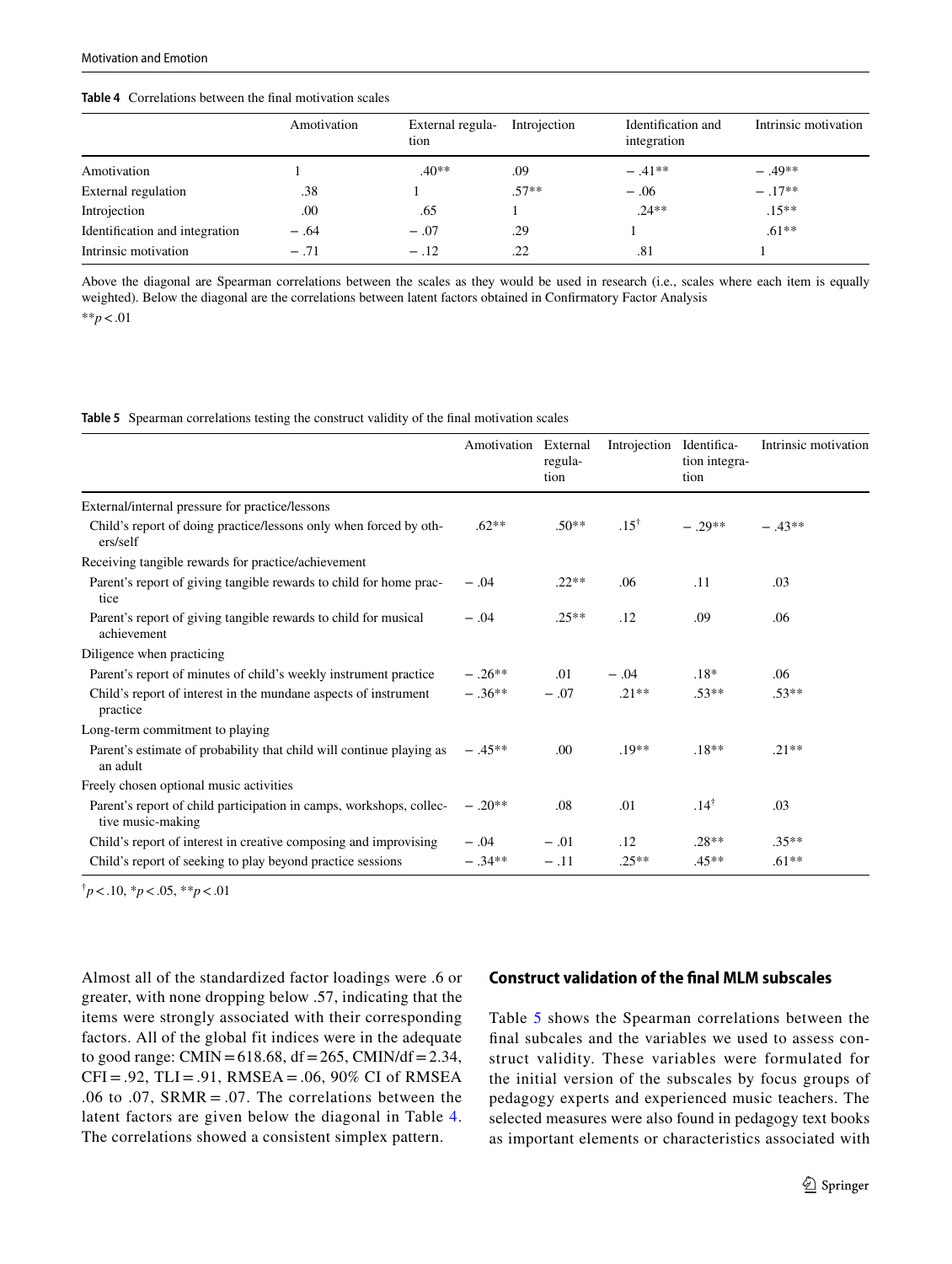motivation (Baker-Jordan [2004;](#page-11-12) Klingenstein [2009;](#page-12-31) Parker [2006;](#page-12-32) Uszler et al. [2000\)](#page-12-33).

**Hypothesis 1: External/internal pressure for practice/ lessons** We had predicted that pressure would relate positively to amotivation, external regulation, and introjection, and negatively to identifcation/integration and intrinsic motivation. This hypothesis was supported as predicted. In fact, the pattern of correlations showed a consistent simplex pattern, with the most positive correlation for amotivation and the most negative correlation for intrinsic motivation.

**Hypothesis 2: Receiving tangible rewards for prac‑ tice/achievement** We had predicted that tangible rewards would relate positively to external regulation and negatively to intrinsic motivation. As predicted, external regulation correlated positively with both indices of tangible rewards. However, intrinsic motivation was unrelated to either index of tangible rewards.

**Hypothesis 3: Diligence when practicing** We had predicted that diligence would relate positively to external regulation, introjection, identifcation/integration, and intrinsic motivation, and negatively to amotivation. As predicted, both indices of diligence related positively to identifcation/integration and negatively to amotivation. However, only one index of diligence (child's report of interest in the mundane aspects of instrument practice) related to introjection and intrinsic motivation, while the other index did not (parent's report of minutes of child's weekly instrument practice). Furthermore, external regulation was unrelated to either index of diligence.

**Hypothesis 4: Long‑term commitment to lessons/ playing** We had predicted that commitment would relate positively to external regulation, introjection, identifcation/integration, and intrinsic motivation, and negatively to amotivation. As predicted, all three indices of commitment related positively to identifcation/integration and intrinsic motivation, and negatively to amotivation. However, introjection related to only one index of commitment (parent's estimate of probability that child will continue playing as an adult), and external regulation related to none of them.

**Hypothesis 5: Persistence when musical activities are** 

**optional** We had predicted that persistence at optional music activities would relate positively to intrinsic motivation, identifcation/integration, and introjection, and negatively to amotivation. This hypothesis was largely supported, with a few exceptions: there was no relationship between collective music-making and both intrinsic motivation and introjection; and there was no relationship between composing/improvising and both amotivation and introjection. For the most part, the child's report of seeking to play beyond practice sessions showed a simplex pattern, such that it correlated most positively with intrinsic motivation and most negatively with amotivation.

# **Discussion**

The objective of this study was to develop and validate a measure of autonomous motivation for children and adolescents who are taking music lessons, called the Motivation for Learning Music (MLM) questionnaire. The questionnaire was based on Deci and Ryan's ([1985](#page-12-0)) self-determination theory (SDT), which postulates diferent types of motivation that are classifed along a continuum of increasing autonomy: amotivation, external regulation, introjection, identifcation/integration, and intrinsic motivation.

The fnal MLM questionnaire consisted of 5 subscales with 5 items each. The 25 items formed 5 factors, with the items loading as predicted, and thus confrmed the distinctness of the diferent types of motivation in the music domain. Each subscale had a Cronbach's alpha above .80, and thus had good internal consistency. Four of the motivation subscales were reasonably normally distributed, though amotivation showed substantial skew and leptokurtosis, suggesting the need for non-parametric analyses or transformation prior to parametric analyses when using this subscale. The five subscales had inter-correlations showing a consistent simplex pattern, and thus conformed to the SDT prediction that they should fall along a motivation continuum from least to most autonomous.

Correlations between MLM subscales and other variables showed good construct validation, and even where results did not conform to predictions, most were interpretable in light of additional considerations based on SDT.

First, a measure of external/internal pressure for practice/lessons showed a consistent simplex pattern, correlating most positively with amotivation and most negatively with intrinsic motivation. In contrast, a measure of freely choosing to play beyond practice sessions showed a consistent simplex pattern in the other direction, correlating most positively with intrinsic motivation and most negatively with amotivation. These two fndings were important, as they directly confrmed the SDT argument that the specifc content of the diferent types of motivation (e.g., "I don't see the point", "my parents would be disappointed if I stopped", "I would feel guilty if I don't", "I see myself as a musician", "I enjoy it") is underpinned by an increasing state of pressure toward the amotivated/controlled end of the continuum, and an increasing state of free choice toward the autonomous end of the continuum (Deci and Ryan [2000\)](#page-12-34).

Second, the indices of tangible rewards were positively correlated with external regulation, which was consistent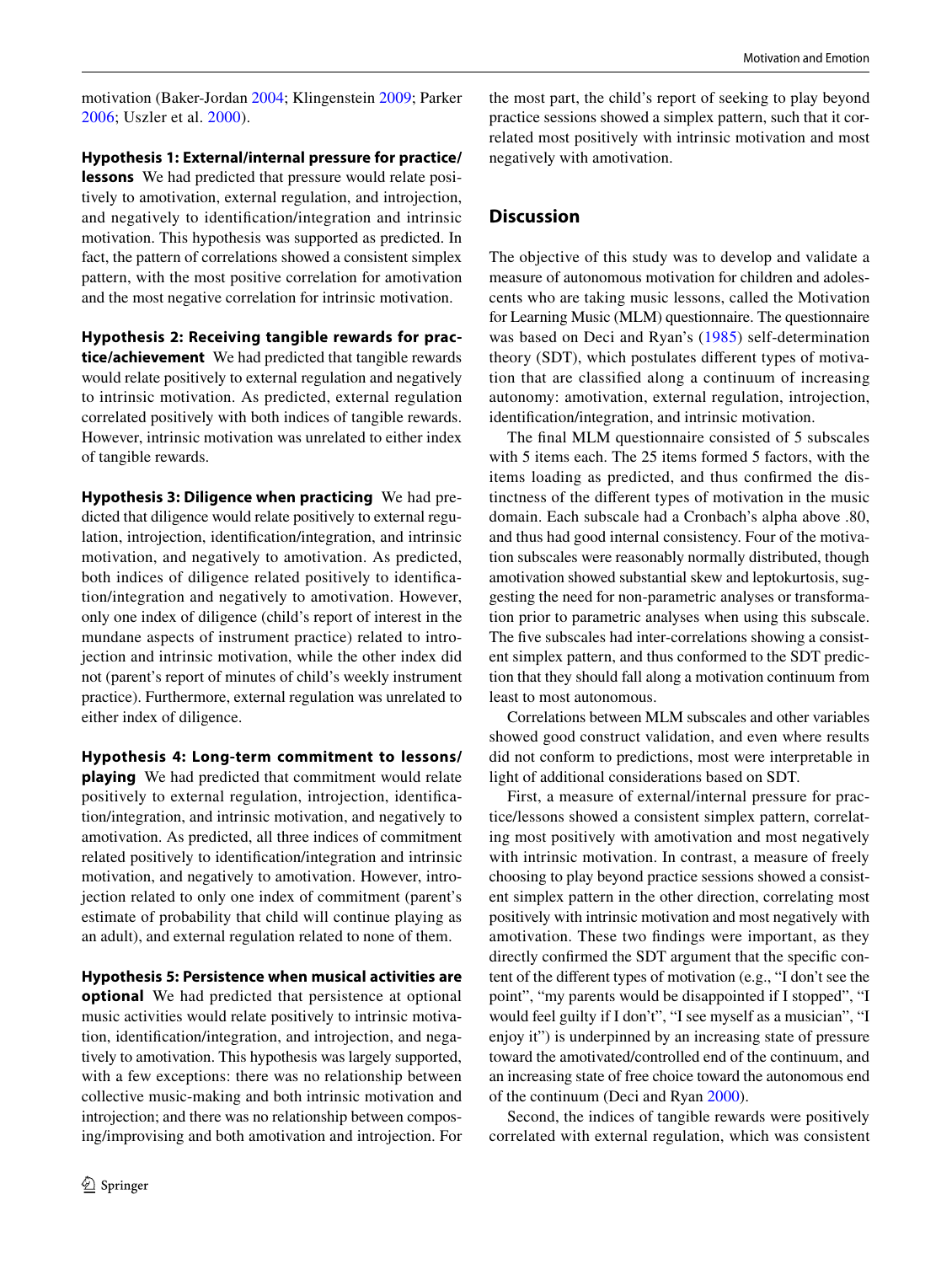with previous theory and fndings that tangible rewards shift peoples' motivation toward external regulation, such that the person begins to see the activity as a means to receive rewards rather than an end in itself. This result was all the more compelling given that the measure of motivation was completed by the child, whereas the measures of reward-giving were completed by the parent. However, unlike previous theory and studies, we did not fnd evidence to suggest that tangible rewards undermined intrinsic motivation. Perhaps, in the music education domain, giving tangible rewards is less of a cause of the child's type of motivation than a consequence, i.e., reward-giving might be the parent's reaction to a child who is particularly responsive to rewards.

Third, at least one of the two indices of diligence was negatively related to amotivation and positively related to introjection, identifcation/integration, and intrinsic motivation. This was consistent with our prediction that any form of motivation, whether autonomous or controlled, can infuence the quantity of work done (if not the quality of that work). Interestingly, while the parent's report of minutes of child's weekly instrument practice related to identifed/integrated motivation, it did not relate to intrinsic motivation. Some previous work in SDT is congruent with this fnding. Performing arduous tasks has sometimes been related to identifed/integrated but not intrinsic motivation, presumably because such tasks are not immediately enjoyable and require the fuel of personal values and sense of identity (Losier and Koestner [1999](#page-12-35); Niemiec and Ryan [2009\)](#page-12-36). Unexpectedly, external regulation was unrelated to either index of diligence. It's understandable that a desire to avoid disappointing one's parents or teacher may not necessarily translate into a private interest in the mundane aspects of piano practice. But the absence of a link with amount of time spent practicing is harder to explain. Perhaps the result hinged on the wording of the external regulation items, which focused on disappointing one's parents/teacher if one stopped playing altogether, not if one lacked in diligence.

Fourth, we studied the expectations of the parent and of the child that the child would continue taking lessons and playing their instrument in the future. We hypothesized that long-term commitment would relate negatively to amotivation, and positively to both autonomous and controlled motives. We did fnd that the indices of long-term commitment related negatively to amotivation and positively to autonomous motives; however, they did not relate to controlled motives (other than one correlation between introjection and the parent's expectation that the child would continue playing). Perhaps when we forecast how long a person will continue with a musical instrument, we assume that the commitment is driven primarily by the person's authentic interests and values, and we tend to ignore the person's internal or external pressures.

Fifth, we examined indices of persisting in freely chosen optional music activities. Presumably, parents and teachers do not consider these activities to be a strict requirement like lessons and home practice, and thus these activities should be less subject to external expectations and pressures. Instead, these activities should be the product of the child's autonomous motives, or in some cases, introjected pressures that the child has developed, and they should relate negatively to amotivation. As predicted, in most cases, the indices of optional activities related negatively to amotivation, and positively to autonomous motives and introjection. However, one index—how much the child participates in music camp, master classes/workshops, and collective music-making—was unrelated to either intrinsic motivation or introjection. It may be that participation in these activities was partly a choice made by the parent, and thus related less to the child's own motivation.

#### **Limitations and future directions**

In future research, it will be important to examine the psychometric properties of the MLM in students of instruments other than the piano or violin, and in cultures other than North America. In addition, the data in this paper were correlational, and further research will be needed to confrm causal relationships between the motivation subscales and the validation concepts used here. That being said, we believe the MLM has a good theoretical foundation and sound psychometric properties, and is ready for use in a variety of research and music pedagogy settings.

The MLM can be used in music pedagogy setting to assess a student's types of motivation. The MLM also opens doors to a variety of research questions about the antecedents and outcomes of motivation in the music domain. It could help evaluate the impact of certain teaching approaches or educational interventions. It can help us understand how music teacher behaviors or parental styles can impact music student motivation. The MLM is also brief enough to be administered repeatedly in longitudinal research, to better understand circumstances in which music students' motivation may drop or rise. The subscales would be of great help when researchers and practitioners are interested in assessing the motivational changes due, for example, to maturation or changes in a student's environment. And the MLM can be instrumental in deepening our general understanding of how a person's motivations shape key outcomes in music, including diligence, depth of learning, performance, and creativity.

**Acknowledgements** This study was carried out at the Piano Pedagogy Research Laboratory at the University of Ottawa. We thank the many students of the laboratory for their contribution to the data collection, especially Nisreen Jardaneh, Yifei Liu, Karen Gerelus (formerly King), Andrea Yau, and Samar Abi Nasr.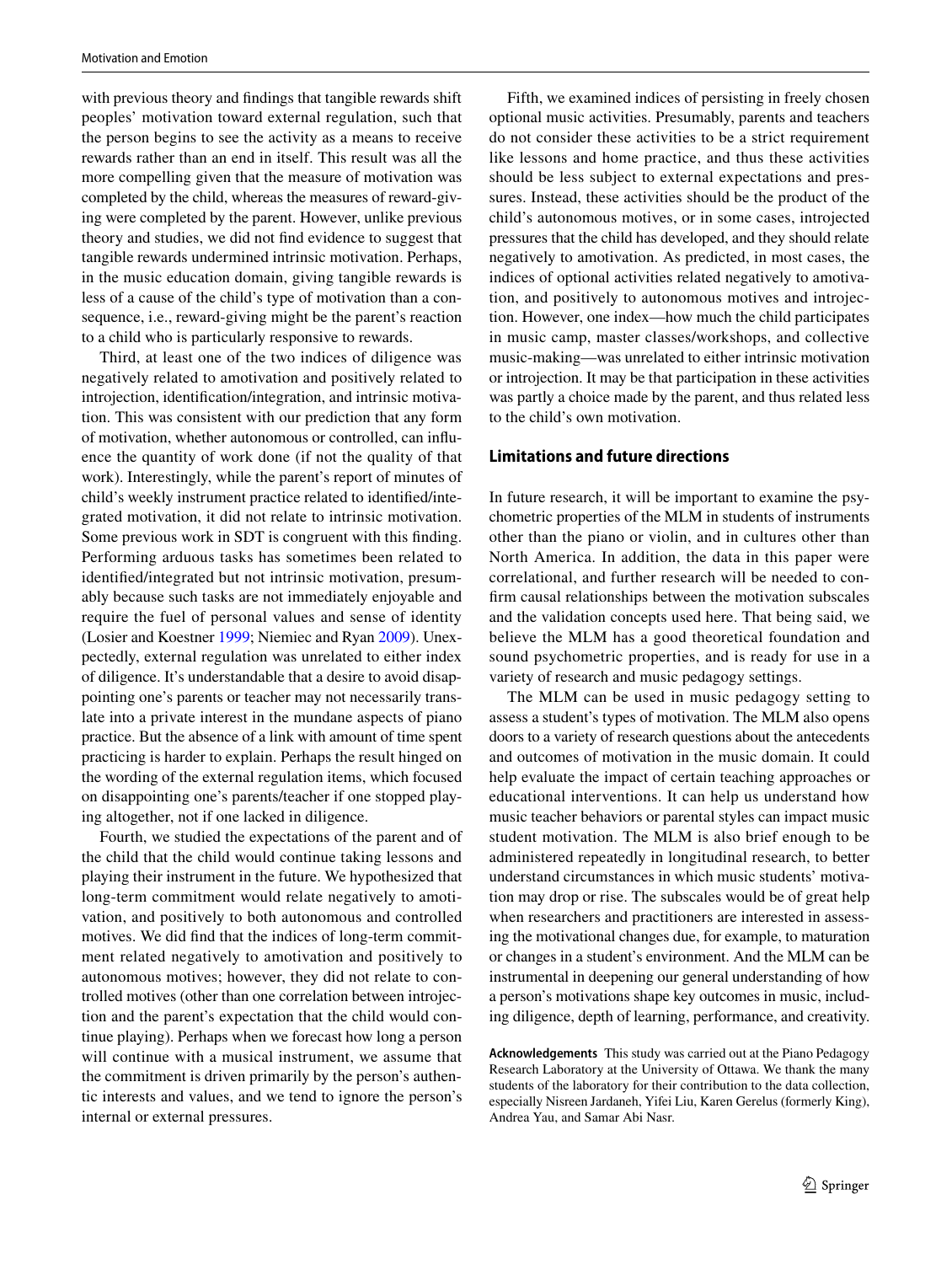# <span id="page-11-9"></span>**Appendix**

Comparison of previous version (containing 18 items) with the current version (containing 25 items)

| Previous version                                                    | Current version                                                                        |
|---------------------------------------------------------------------|----------------------------------------------------------------------------------------|
| Amotivation                                                         |                                                                                        |
| But I don't care if I play piano<br>or not                          | But I don't care if I play piano/<br>violin or not                                     |
| But I don't see the point in<br>learning to play the piano          | But I don't see the point in learn-<br>ing to play the piano/violin                    |
| But it is a waste of my time                                        | But it is a waste of my time                                                           |
| But learning to play the piano<br>is not worth all the trouble      | But learning to play the piano is-<br>not worth all the trouble                        |
| But I don't feel excited about it                                   | But I don't feel excited about it                                                      |
| But I don't know why I am<br>doing it                               | But I don't know why I am doing-<br>Ħ.                                                 |
|                                                                     | But I don't want to do it                                                              |
|                                                                     | But I am not interested in it                                                          |
| External regulation                                                 |                                                                                        |
| Because my teacher would<br>be disappointed if I stopped<br>playing | Because my teacher would be dis-<br>appointed if I stopped playing                     |
| Because my parents would be<br>upset if I quit playing the<br>piano | Because my parents would be<br>upset if I quit playing the piano/<br>violin            |
| Because my parents would<br>be disappointed if I stopped<br>playing | Because my parents would be dis-<br>appointed if I stopped playing                     |
|                                                                     | Because my teacher would be<br>upset with me if I stopped                              |
|                                                                     | Because I will get in trouble if I<br>don't                                            |
| Introjection                                                        |                                                                                        |
| Because I would be ashamed if<br>I stopped playing                  | Because I would be ashamed if I<br>stopped playing                                     |
| Because I would feel bad if I<br>didn't learn to play the piano     | Because I would feel bad if I<br>didn't learn to play the piano                        |
|                                                                     | Because I would be ashamed of<br>myself if I stopped playing                           |
|                                                                     | Because I would feel bad about<br>myself if I didn't learn to play<br>the piano/violin |
|                                                                     | Because I would feel embarrassed<br>if I stopped                                       |
|                                                                     | Because I would feel anxious if<br>I didn't                                            |
|                                                                     | Because I would feel guilty if I<br>don't                                              |
| Identification and integration                                      |                                                                                        |
| Because I want to be a musi-<br>cian when I grow up                 | Because I want to be a musician<br>when I grow up                                      |
| Because I see myself as a<br>musician                               | Because I see myself as a musi-<br>cian                                                |

| Previous version                                   | Current version                                                        |  |  |  |  |
|----------------------------------------------------|------------------------------------------------------------------------|--|--|--|--|
|                                                    | Because this is what a musician<br>does                                |  |  |  |  |
|                                                    | Because I made the decision to<br>become a good piano/violin<br>player |  |  |  |  |
|                                                    | Because this is part of who I am                                       |  |  |  |  |
| Intrinsic motivation                               |                                                                        |  |  |  |  |
| Because I like the sound the<br>piano makes        | Because I like the sound the piano<br>makes                            |  |  |  |  |
| Because I enjoy learning new<br>pieces             | Because I enjoy learning new<br>pieces                                 |  |  |  |  |
| Because playing the piano is a<br>lot of fun       | Because playing the piano/violin<br>is a lot of fun                    |  |  |  |  |
| Because it makes me feel good                      | Because it makes me feel good                                          |  |  |  |  |
| Because I enjoy learning new<br>things about music | Because I enjoy learning new<br>things about music                     |  |  |  |  |
|                                                    | Because it is really interesting                                       |  |  |  |  |

# **References**

<span id="page-11-12"></span>Baker-Jordan, M. (2004). *Practical piano pedagogy: The defnitive text for piano teachers and pedagogy students*. Miami, FL: Warner Bros.

<span id="page-11-8"></span>Blais, M. R., Sabourin, S., Boucher, C., & Vallerand, R. J. (1990). Toward a motivational model of couple happiness. *Journal of Personality and Social Psychology, 59,* 1021–1031.

<span id="page-11-0"></span>Brown, L. L. (2012). The benefts of music education. Retrieved from [http://www.pbs.org/parents/education/music-arts/the-benefits-of](http://www.pbs.org/parents/education/music-arts/the-benefits-of-music-education/)[music-education/](http://www.pbs.org/parents/education/music-arts/the-benefits-of-music-education/).

<span id="page-11-7"></span>Cokley, K. O. (2000). A psychometric investigation of the academic motivation scale using a United States sample. *Measurement and Evaluation in Counseling and Development, 34,* 109–120.

<span id="page-11-10"></span>Comeau, G. (2015). Les nouvelles technologies: Des outils prometteurs pour la recherche en pédagogie musicale. Orphée Apprenti. *Les Cahiers du GRiAM, 5,* 16–24.

<span id="page-11-11"></span>Comeau, G. (2017). Colorful illustrations in piano method books: A pilot project investigating eye focus. *Canadian Music Educator, 57*(3), 18–33.

<span id="page-11-4"></span>Comeau, G., & Huta, V. (2015). Addressing common parental concerns about factors that could infuence piano students' autonomous motivation, diligence and performance. *Intersections, 35*(1), 27–52.

<span id="page-11-1"></span>Comeau, G., Huta, V., & Liu, Y. F. (2015). Work ethic, motivation and parental infuences in Chinese and North American children learning to play the piano. *International Journal of Music Education, 33*(2), 181–194.

<span id="page-11-6"></span>Connell, J. P., & Wellborn, J. G. (1990). Competence, autonomy and relatedness: A motivational analysis of self-system processes. In M. R. Gunnar & L. A. Sroufe (Eds.), *The Minnesota symposium on child psychology* (Vol. 22, pp. 43–77). Hillsdale, NJ: Erlbaum.

<span id="page-11-2"></span>Cutietta, R. A. (2003). *Raising musical kids: A guide for parents*. Oxford: Oxford University Press.

<span id="page-11-3"></span>Dai, D. Y., & Schader, R. (2001). Parents' reasons and motivations for supporting their child's music training. *Roeper Review, 24*(1), 23–26.

<span id="page-11-5"></span>Davidson, J. W., Howe, M. J. A., & Sloboda, J. A. (1995). The role of parents and teachers in the success and failure of instrumental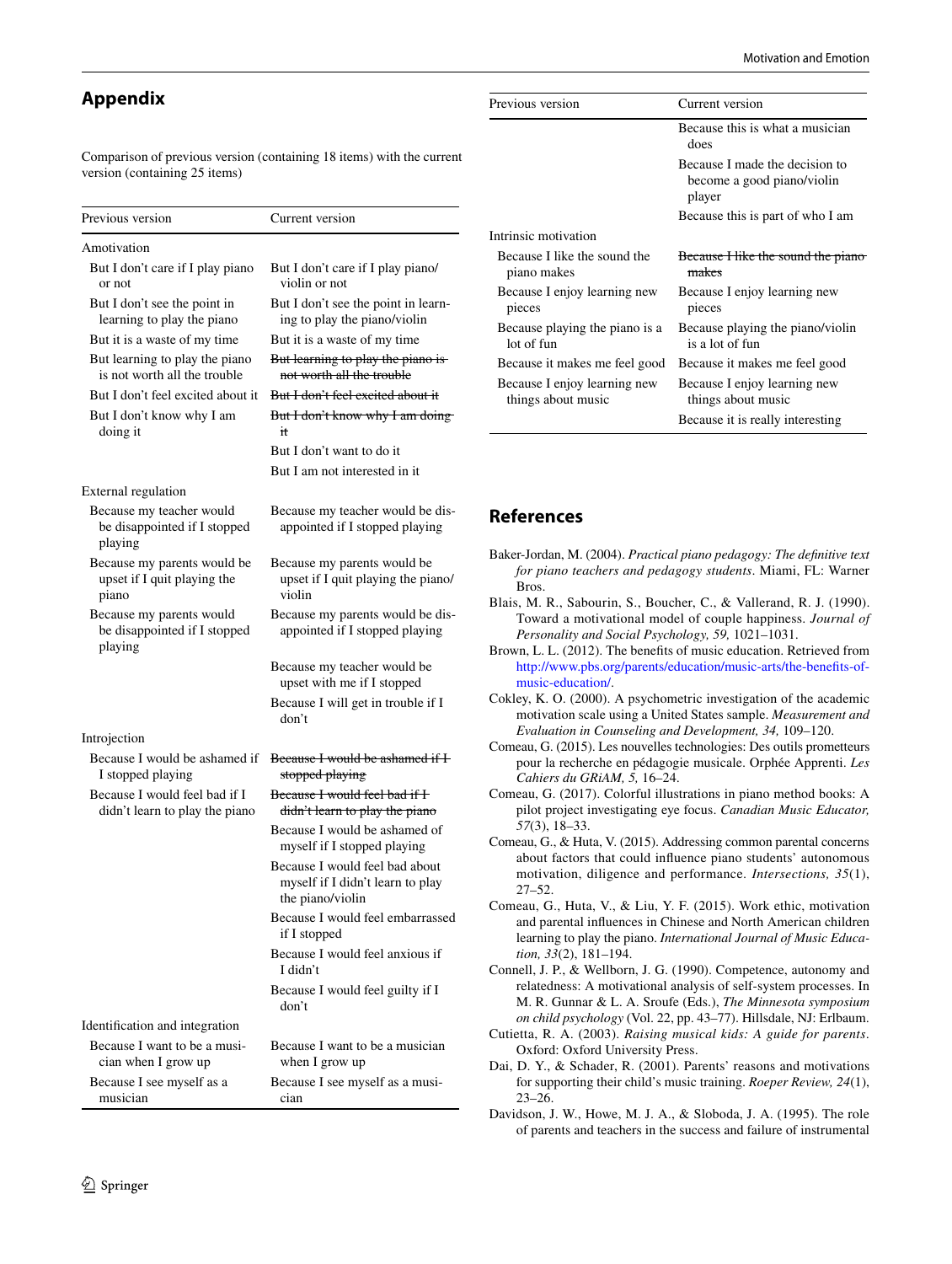learners. *Bulletin of the Council for Research in Music Education, 127,* 40–44.

- <span id="page-12-26"></span>Deci, E. L., Koestner, R., & Ryan, R. M. (1999). A meta-analytic review of experiments examining the efects of extrinsic rewards on intrinsic motivation. *Psychological Bulletin, 125,* 627–668.
- <span id="page-12-0"></span>Deci, E. L., & Ryan, R. M. (1985). *Intrinsic motivation and self-determination in human behavior*. New York, NY: Plenum.
- <span id="page-12-34"></span>Deci, E. L., & Ryan, R. M. (2000). Self-determination theory and the facilitation of intrinsic motivation, social development, and wellbeing. *American Psychologist, 55,* 68–78.
- <span id="page-12-20"></span>Deci, E. L., Ryan, R. M., Gagné, M., & Leone, D. R. (2001). Need satisfaction, motivation, and well-being in a former eastern block country: A cross-cultural study of self-determination. *Personality and Social Psychology Bulletin, 27,* 930–943.
- <span id="page-12-14"></span>Deci, E. L., Vallerand, R. J., Pelletier, L. G., & Ryan, R. M. (1991). Motivation and education: The self-determination perspective. *Educational Psychologist, 26,* 325–346.
- <span id="page-12-25"></span>Desrochers, A., Comeau, G., Jardaneh, N., & Green-Demers, I. (2006). L'élaboration d'une échelle pour mesurer la motivation chez les jeunes élèves en piano. *Recherche en éducation musicale, 24,* 13–33.
- <span id="page-12-2"></span>Donnat, O. (1996). *Les amateurs: enquête sur les activités artistiques des français*. Paris: Ministère de la culture, Département des études et de la prospective.
- <span id="page-12-5"></span>Evans, P., McPherson, G. E., & Davidson, J. W. (2013). The role of psychological needs in ceasing music and music learning activities. *Psychology of Music, 41*(5), 600–619.
- <span id="page-12-28"></span>Gagné, M., Chemolli, E., Forest, J., & Koestner, R. (2008). A temporal analysis of the relation between organizational commitment and work motivation. *Psychologica Belgica, 48,* 219–241.
- <span id="page-12-23"></span>Grolnick, W. S., Deci, E. L., & Ryan, R. M. (1997). Internalization within the family: The self-determination theory perspective. In J. E. Grusec & L. Kuczynski (Eds.), *Parenting and children's internalization of values: A handbook of contemporary theory* (pp. 135–161). New York, NY: Wiley.
- <span id="page-12-29"></span>Guay, F., Ratelle, C. F., & Chanal, J. (2008). Optimal learning in optimal contexts: The role of self-determination in education. *Canadian Psychology, 49*(3), 233–240.
- <span id="page-12-27"></span>Jenkins, G., Mitra, A., Gupta, N., & Shaw, J. B. (1998). Are fnancial rewards related to performance: A meta-analytic review of empirical research. *Journal of Applied Psychology, 83,* 777–787.
- <span id="page-12-22"></span>Kasser, T., & Ryan, R. M. (2001). Be careful what you wish for: Optimal functioning and the relative attainment of intrinsic and extrinsic goals. In P. Schmuck & K. Sheldon (Eds.), *Life goals and well-being*. Gottingen: Hogrefe.
- <span id="page-12-16"></span>Kavussanu, M., & Roberts, G. (1996). Motivation in physical activity contexts: The relationship of perceived motivational climate to intrinsic motivation and self-efficacy. Journal of Sport and Exer*cise Psychology, 18,* 264–280.
- <span id="page-12-17"></span>Kim, B., & Gill, D. (1997). A cross-cultural extension of goal perspective to Korean youth sport. *Journal of Sport and Exercise Psychology, 19,* 142–155.
- <span id="page-12-6"></span>King, K. (2016). *Parting ways with piano lessons: Predictors, invoked reasons, and motivation related to piano student dropouts*. Unpublished Master's Thesis, University of Ottawa, Ottawa.
- <span id="page-12-31"></span>Klingenstein, B. G. (2009). *The independent piano teacher's studio handbook: Everything you need to know for a successful teaching studio*. Milwaukee, WI: Hal Leonard.
- <span id="page-12-35"></span>Losier, G. F., & Koestner, R. (1999). Intrinsic versus identifed regulation in distinct political campaigns: The consequences of following politics for pleasure versus personal meaningfulness. *Personality and Social Psychology Bulletin, 25,* 287–298.
- <span id="page-12-3"></span>McPherson, G. E. (2000). Commitment and practice: Key ingredients for achievement during the early stages of learning a musical instrument. *Bulletin of the Council for Research in Music Education, 147,* 122–127.
- <span id="page-12-12"></span>Miserandino, M. (1996). Children who do well in school: Individual diferences in perceived competence and autonomy in above-average children. *Journal of Educational Psychology, 88,* 203–214.
- <span id="page-12-18"></span>Mitchell, S. (1996). Relationships between perceived learning environment and intrinsic motivation in middle school physical education. *Journal of Teaching in Physical Education, 15,* 369–383.
- <span id="page-12-36"></span>Niemiec, C. P., & Ryan, R. M. (2009). Autonomy, competence, and relatedness in the classroom applying self-determination theory to educational practice. *Theory and Research in Education, 7,* 133–144.
- <span id="page-12-32"></span>Parker, E. J. (2006). *Piano pedagogy: A practical approach*. Surrey, BC: Longbow Publishing Ltd.
- <span id="page-12-19"></span>Pelletier, L. G., Fortier, M. S., Vallerand, R. J., Tuson, K. M., Brière, N. M., & Blais, M. R. (1995a). Toward a new measure of intrinsic motivation, extrinsic motivation, and amotivation in sports: The Sport Motivation Scale (SMS). *Journal of Sport and Exercise Psychology, 17,* 33–53.
- <span id="page-12-21"></span>Pelletier, L. G., Vallerand, R. J., Green-Demers, I., Brière, N. M., & Blais, M. R. (1995b). Loisir et santé mentale: Les relations en-la motivation pour la pratique des loisirs et le bien-être psychologique (Leisure and mental health: Relationship between motivation for leisure activities and psychological well-being). *Canadian Journal of Behavioral Sciences, 27,* 140–156.
- <span id="page-12-7"></span>Pitts, S. E., Davidson, J. W., & McPherson, G. E. (2000). Models of success and failure in instrumental learning: Case studies of young players in the frst 20 months of learning. *Bulletin of the Council for Research in Music Education, 146,* 51–69.
- <span id="page-12-4"></span>Renwick, J. M., & McPherson, G. E. (2009). Multiple motives: Profles of young Australians' reasons for musical engagement. In *Proceedings of the international symposium on performance science 2009* (pp. 469–474). Auckland: University of Auckland.
- <span id="page-12-15"></span>Ryan, R. M., & Connell, J. P. (1989). Perceived locus of causality and internalization: Examining reasons for acting in two domains. *Journal of Personality and Social Psychology, 57,* 749–761.
- <span id="page-12-8"></span>Ryan, R. M., & Deci, E. L. (2000a). Intrinsic and extrinsic motivations: Classic defnitions and new directions. *Contemporary Educational Psychology, 25,* 54–67.
- <span id="page-12-9"></span>Ryan, R. M., & Deci, E. L. (2000b). Self-determination theory and the facilitation of intrinsic motivation, social development, and well-being. *American Psychologist, 55*(1), 68–78.
- <span id="page-12-11"></span>Ryan, R. M., & Deci, E. L. (2009). Promoting self-determined school engagement: Motivation, learning, and well-being. In K. R. Wentzel & A. Wigfeld (Eds.), *Handbook on motivation at school* (pp. 171–196). New York: Routledge.
- <span id="page-12-30"></span>Ryan, R. M., Huta, V., & Deci, E. L. (2008). Living well: A self-determination theory perspective on eudaimonia. *Journal of Happiness Studies, 9,* 139–170.
- <span id="page-12-10"></span>Ryan, R. M., & La Guardia, J. G. (2000). What is being optimized over development? A self-determination theory perspective on basic psychological needs across the life span. In S. Qualls & N. Abeles (Eds.), *Psychology and the aging revolution* (pp. 145–172). Washington, DC: APA Books.
- <span id="page-12-13"></span>Ryan, R. M., Plant, R. W., & O'Malley, S. (1995). Initial motivations for alcohol treatment: Relations with patient characteristics, treatment involvement and dropout. *Addictive Behaviors, 20,* 279–297.
- <span id="page-12-24"></span>Ryan, R. M., Rigby, S., & King, K. (1993). Two types of religious internalization and their relations to religious orientations and mental health. *Journal of Personality and Social Psychology, 65,* 586–596.
- <span id="page-12-1"></span>The Royal Conservatory of Music. (2014). An overview of current neuroscience research: The benefts of music education. Retrieved from [https://www.rcmusic.com/sites/default/fles/fles/RCM\\_](https://www.rcmusic.com/sites/default/files/files/RCM_MusicEducationBenefits.pdf) [MusicEducationBenefts.pdf](https://www.rcmusic.com/sites/default/files/files/RCM_MusicEducationBenefits.pdf).
- <span id="page-12-33"></span>Uszler, M., Gordon, S., & Smith, S. M. (2000). *The well-tempered keyboard teacher* (2nd ed.). Belmont, CA: Schirmer Books.